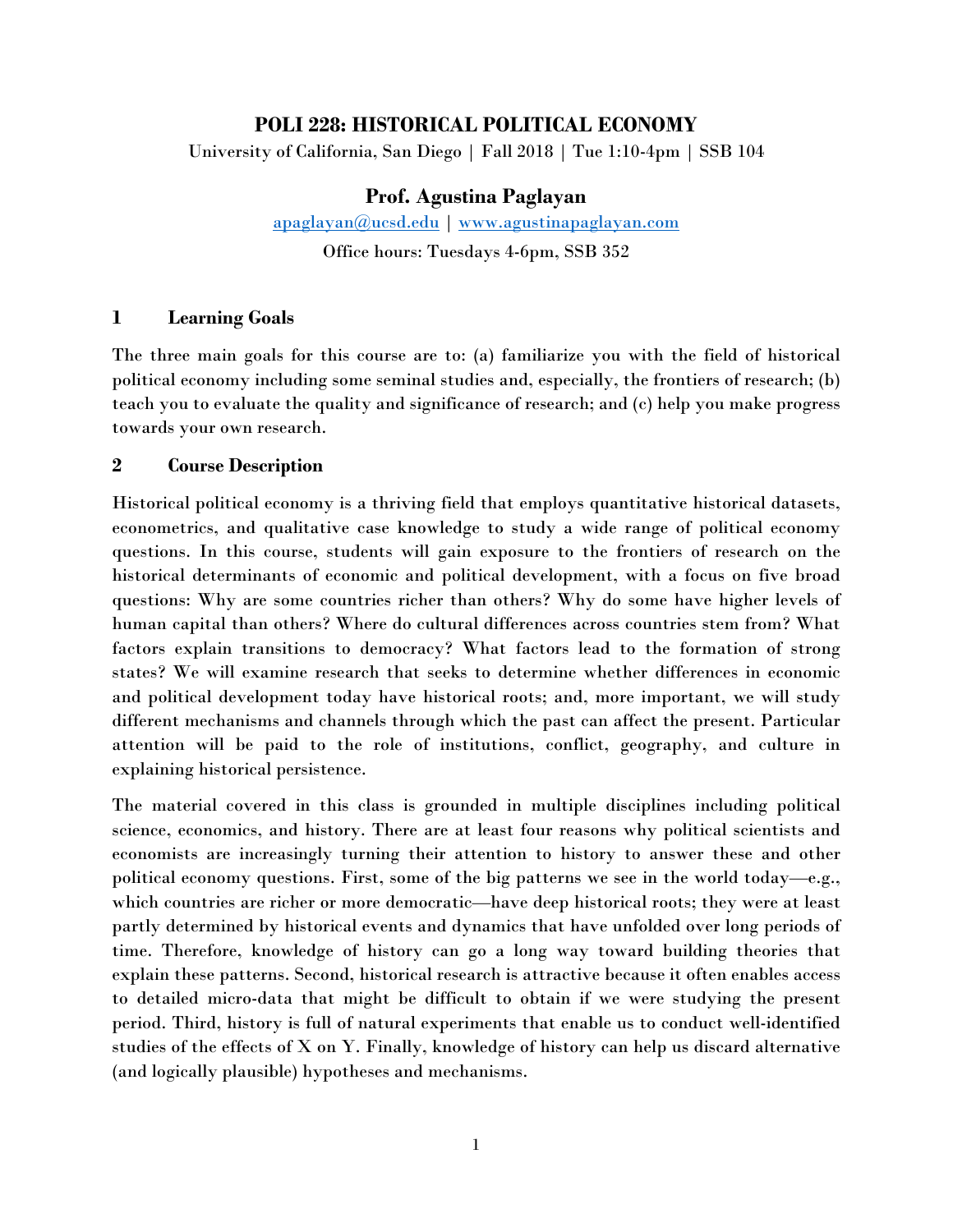In addition to gaining exposure to the frontiers of historical political economy research, a main goal of the course is to involve students in research, from identifying and posing interesting research questions in historical political economy (broadly conceived), to applying historical research methods to a research project of their choice, to presenting their ideas.

# **3 Assignments and Grading**

*Class participation* **(30%)**. You are expected to read carefully the papers marked with (\*) prior to class; and participate actively in the discussion of these papers. To prepare for class discussion, you must come to class with a response to the following three questions for each required reading:

- 1. What do you think is the main contribution of the paper? (e.g., novel theory/ original data/ credible identification strategy/ other)
- 2. What is a weakness of the paper?
- 3. A suggestion for improvement or ideas for further research.

Every week, I will randomly ask one of you to outline your responses to these questions. The hope is that this will serve as a starting point for an active discussion, contribute to create a seminar-like environment where you feel comfortable both talking in front of an audience and asking questions, and help you engage thoughtfully with the readings.

*Referee report* **(20%)**. Write a referee report for one working paper (from the list below), in which you summarize it briefly, place the contribution within the relevant literature, point out its strengths and weaknesses, and make a suggestion to the Editor (1-2 pages singlespaced). A hard copy of the referee report is <u>due at the beginning of lecture 6</u>.

- Chen, Yuyu, and David Yang. 2016. "Historical Traumas and the Roots of Political Distrust: Political Inference from the Great Chinese Famine." Working Paper. [\[link\]](https://web.stanford.edu/%7Edyang1/cgi-bin/pdfs/famine_draft.pdf)
- Suryanarayan. Pavithra. 2017. "Hollowing out the State: Franchise Expansion and Fiscal Capacity in Colonial India." Working Paper. [\[link\]](https://pavisuridotcom.files.wordpress.com/2012/08/pavisuri_capacity.pdf)
- Charnysh, Volha. "Long-Run Effects of Post-War Displacement: Diversity and Economic Development." Working Paper. [TritonEd]

The *final assignment* **(50%)** is an opportunity to work on a publishable paper and to receive feedback on it. It consists of writing an empirical paper which may take the form of a short paper (around 4,000 words, akin to the "letters" published by the APSR) or a regular article (around 8,500 words, akin to the "articles" published by the JOP). In general, a short paper's contribution is empirical, while regular articles make both empirical and theoretical contributions. In either case, you will need to pose and motivate a research question related to historical political economy (broadly defined), discuss the paper's contribution to the existing literature, and use quantitative data (original or not) to address this question. Your grade for the final assignment will stem from two components: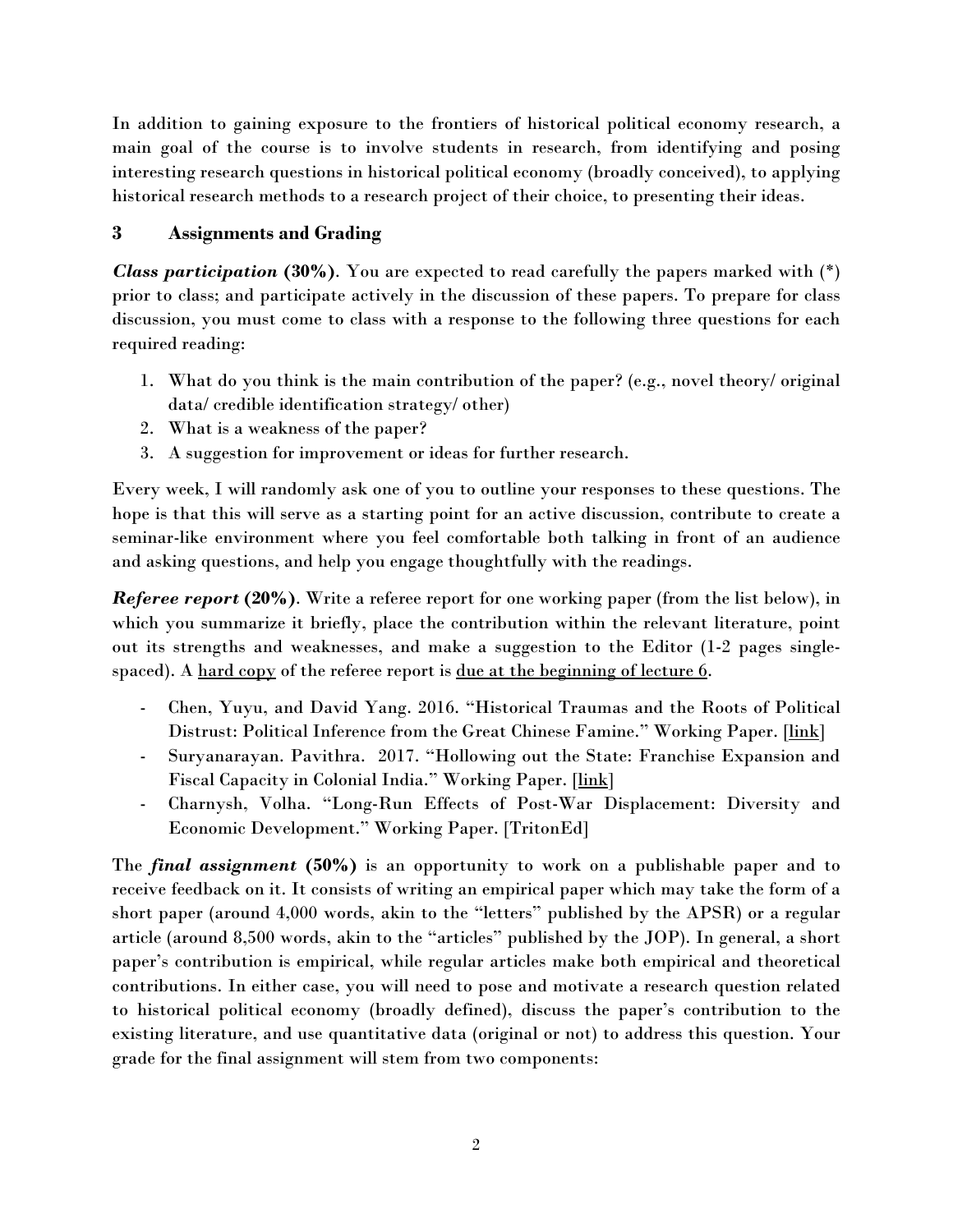- *Presentation of final paper proposal* **(15% of final grade)**. During weeks 9 and 10, students will give a short presentation during class in which you will present a research proposal. Please come see me during office hours to discuss your project idea (ideally before week 5 and no later than week 7). The presentation to the class should pose and motivate a research question related to historical political economy (broadly defined), discuss the related literature, possible methodological approaches to address this question, and potential data sources. This is an opportunity to get early feedback from your classmates and me on your final paper. I will provide a template that you can use to structure your presentation. Also, feel free to send me your slides 72 hours in advance if you want feedback beforehand.
- **Final paper (35% of final grade).** A final empirical paper of  $\sim$ 4,000 or  $\sim$ 8,500 words (ideally based on your proposal) is due March 26, 2019.

## **4 Requesting Accommodations**

Students requesting accommodations for this course must provide a current Authorization for Accommodation (AFA) letter issued by the Office for Students with Disabilities (OSD) which is located in University Center 202 behind Center Hall. Students are required to present their AFA letters to faculty (please make arrangements to contact me privately) and to the OSD Liaison in the department in advance so that accommodations may be arranged.

Contact the OSD for further information:  $858.534.4382$  (phone);  $\omega \frac{\text{sd}(\partial \text{ucsd.edu}}{\text{cend}}$  (email); [http://disabilities.ucsd.edu](http://disabilities.ucsd.edu/) (website)

## **5 Academic Honesty**

You are expected to be the sole author of all your work, and to properly attribute ideas, quotations, and sources. If you are unsure how to do this, please come to office hours or ask in class. If you are unsure what constitutes plagiarism, please see UCSD's [academic honesty](http://academicintegrity.ucsd.edu/)  [policy.](http://academicintegrity.ucsd.edu/) All suspected cases of plagiarism, cheating, or other violations of academic integrity standards will be referred to the Office of Academic Integrity. Any violation for which a student is found responsible is considered grounds for failing the course, not just the assignment.

## **6 Electronics Policy**

Laptops, tablets, phones, digital recorders, and other electronic devices are not allowed in class, except for students with disabilities by prior agreement of the instructor. The research to date shows that (a) students tend to learn less when they use laptops during lectures; and (b) laptop use by one student harms the learning of students around them.

## **7 Readings and Schedule**

Starred (\*) articles are required reading before each class. The remaining readings are recommended if you are particularly interested in a given topic.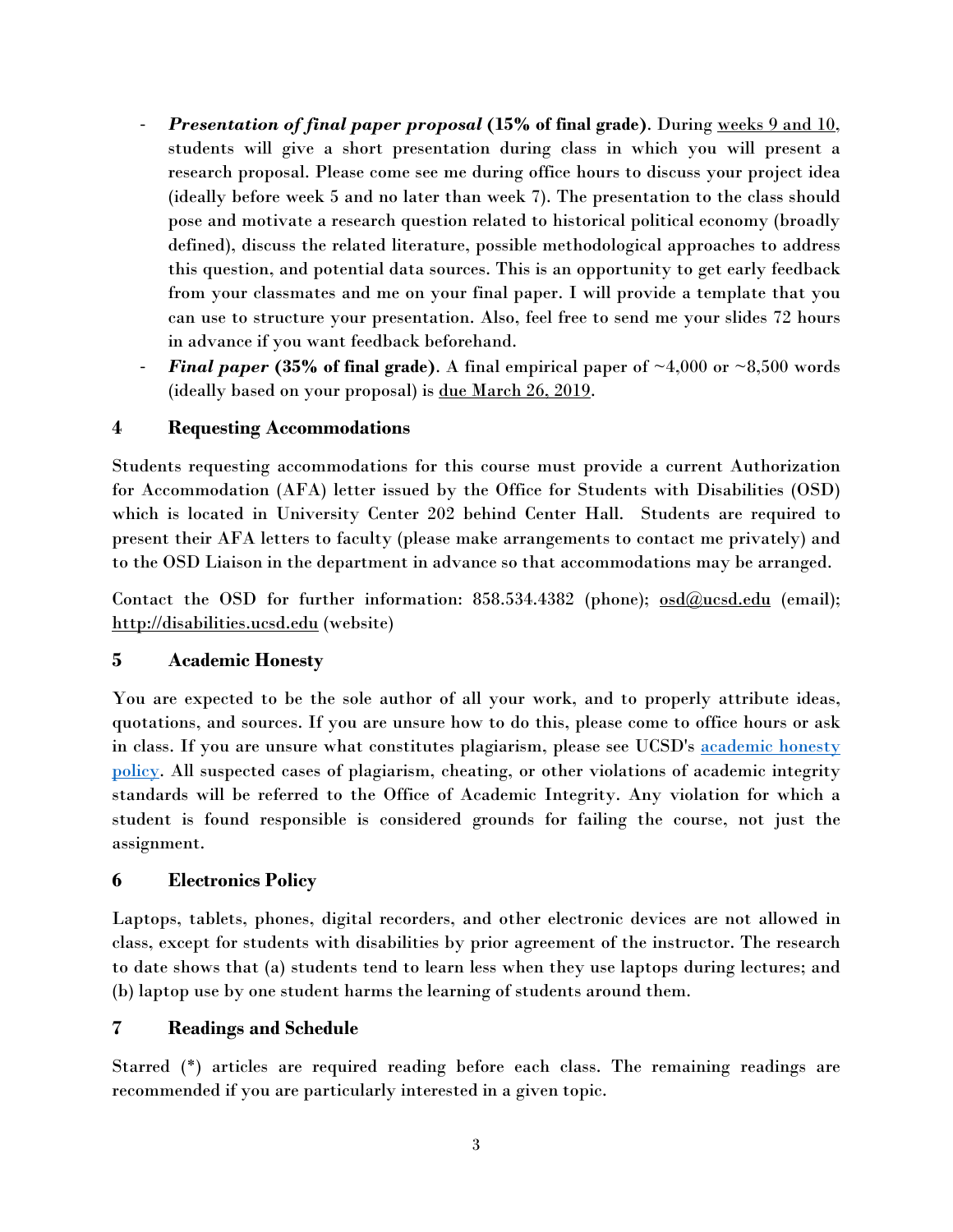**Week 1** (October 2, 2018) **Why** *Historical* **Political Economy? What Do We Want to Explain?** 

(\*) Nunn, Nathan. 2009. "The Importance of History for Economic Development." *Annual Review of Economics* 1:65-92. [\[link\]](https://scholar.harvard.edu/files/nunn/files/nunn_are_2009.pdf)

(\*) Przeworski, Adam. 2004. "Institutions Matter?" Government and Opposition/Leonard Schapiro Lecture, delivered to the British Political Science Association. [\[link\]](https://as.nyu.edu/content/dam/nyu-as/faculty/documents/go_2004.pdf)

(\*) Greif, Avner. 1997. "Cliometrics After 40 years." *American Economic Review* 87(2):400- 403.  $[\![ \underline{\text{link}} ]\!]$ 

(\*) Acemoglu, Daron. 2003. "Root Causes. A Historical Approach to Assessing the Role of Institutions in Economic Development." *Finance and Development*: 27-30. [\[link\]](http://www.imf.org/external/pubs/ft/fandd/2003/06/pdf/acemoglu.pdf)

(\*) Paglayan, Agustina. Forthcoming. "Public-Sector Unions and the Size of Government." *American Journal of Political Science*. [\[link\]](https://docs.wixstatic.com/ugd/a763a0_88184d4d09d64d65ad89b2cefbcf9913.pdf)

Alkire, Sabina, Florent Bedecarrats, Angus Deaton, Gael Giraud, Isabelle Guerin, Barbara Harriss-White, James Heckman, Jason Hickel, Naila Kabeer, Solene Morvant-Roux, Judea Pearl, Cecile Renouard, Francois Roubaud, Jean-Michel Servet, Joseph Stiglitz. July 16, 2018. "Buzzwords and tortuous impact studies won't fix a broken aid system." *The Guardian*. [\[link\]](https://amp.theguardian.com/global-development/2018/jul/16/buzzwords-crazes-broken-aid-system-poverty)

Allen, Robert. 2001. "The Great Divergence in European Wages and Prices from the Middle Ages to the First World War." *Explorations in Economic History* 38:411–447.

Maddison, Angus. 2003. *The World Economy: Historical Statistics*. OECD, Paris.

Our World in Data:<https://ourworldindata.org/>

**Week 2** (October 9, 2018) **Seminal Studies**

(\*) Engerman, Stanley, and Kenneth Sokoloff. 2002. "Factor Endowments, Inequality, and Paths of Development among New World Economies." NBER Working Paper 9259. [\[link\]](http://www.nber.org/papers/w9259.pdf)

(\*) Acemoglu, Daron, Simon Johnson, and James Robinson. 2001. "The Colonial Origins of Comparative Development: An Empirical Investigation." *American Economic Review* 91(5): 1369–1401. [\[link\]](https://pubs.aeaweb.org/doi/pdfplus/10.1257/aer.91.5.1369)

(\*) North, Douglass, and Barry Weingast. 1989. "Constitutions and Commitment: The Evolution of Institutions Governing Public Choice in Seventeenth-Century England." *The Journal of Economic History* 49(4):803-832. [\[link\]](https://www.cambridge.org/core/services/aop-cambridge-core/content/view/2E0D2B2D3490BE5C556D836ACB096362/S0022050700009451a.pdf/div-class-title-constitutions-and-commitment-the-evolution-of-institutions-governing-public-choice-in-seventeenth-century-england-div.pdf)

(\*) Putnam, Robert, Robert Leonardi, and Raffaella Nanetti. 1993. *Making Democracy Work*. *Civic Traditions in Modern Italy*. Princeton University Press. Chapters 1 and 5.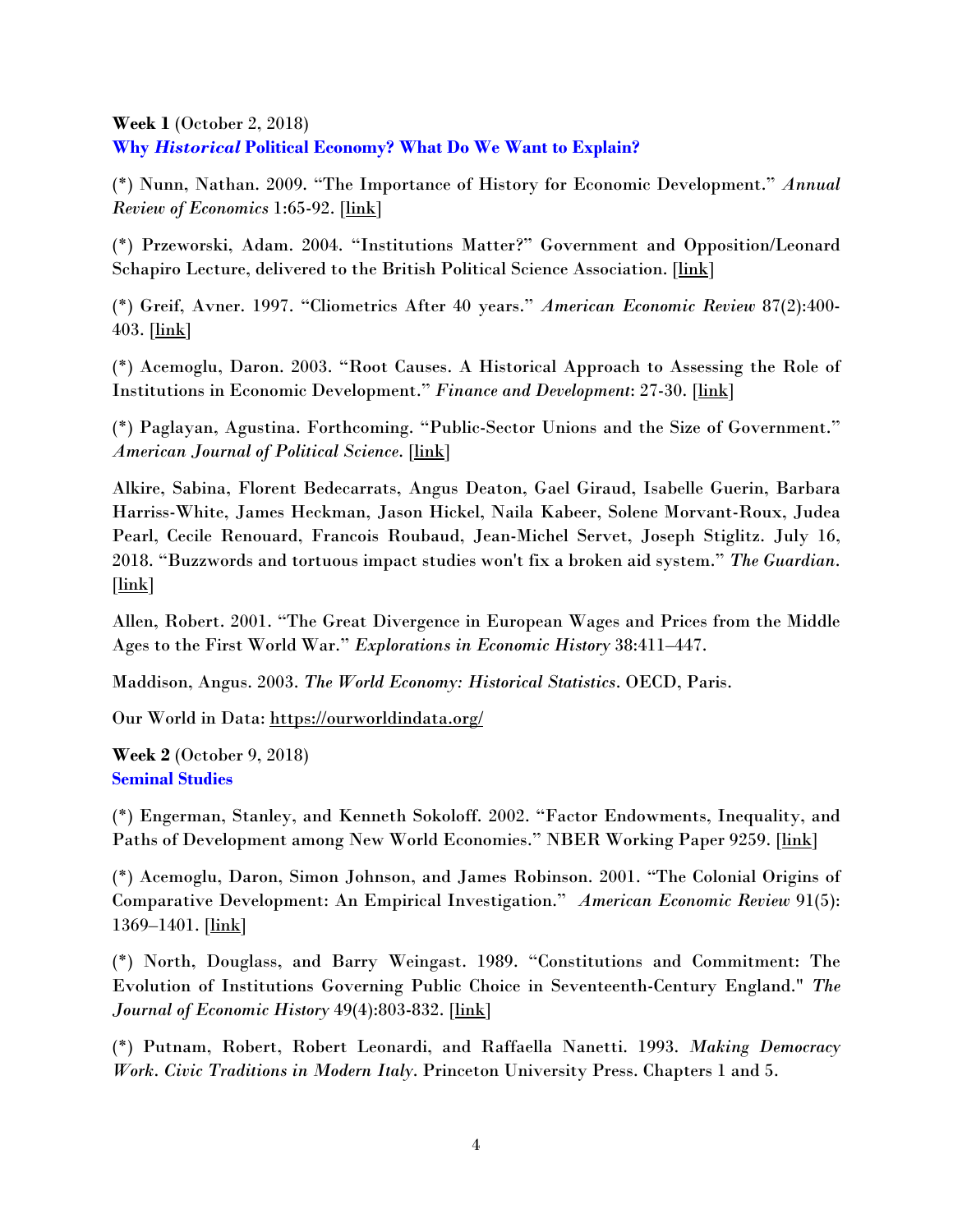(\*) Tilly, Charles. 1990. *Coercion, Capital, and European States*. Cambridge: Blackwell. Pp. 1- 32.

(\*) Lipset, Seymour. 1960. *Political Man: The Social Bases of Politics*. Chapter 2.

Weber, Max. 1958. *The Protestant Ethic and the Spirit of Capitalism*. Charles Scribner's Sons.

**Week 3** (October 16, 2018) **Historical Origins of Aggregate Wealth and Inequality**

(\*) Albouy, David. 2012. "The Colonial Origins of Comparative Development: An Empirical Investigation: Comment." *American Economic Review* 102(6): 3059–3076. [\[link\]](https://pubs.aeaweb.org/doi/pdfplus/10.1257/aer.102.6.3059)

(\*) Coatsworth, John. 2008. "Inequality, Institutions and Economic Growth in Latin America." *Journal of Latin American Studies* 40(3):545-569. [\[link\]](https://www.jstor.org/stable/pdf/40056706.pdf?refreqid=excelsior%3A36fbff4e81a322e9fe3e25e34fade818) *Skim to understand the main argument.*

(\*) Bruhn, Miriam, and Francisco Gallego. 2012. "Good, Bad, and Ugly Colonial Activities: Do They Matter for Economic Development?" *The Review of Economics and Statistics* 94(2):433–461. [\[link\]](https://www.mitpressjournals.org/doi/pdf/10.1162/REST_a_00218)

(\*) Gorodnichenko, Yuriy, and Gerard Roland. 2017. "Culture, Institutions, and the Wealth of Nations." *Review of Economics and Statistics* 99(3):402-416. [\[link\]](https://www.mitpressjournals.org/doi/pdf/10.1162/REST_a_00599)

(\*) Scheve, Kenneth, and David Stasavage. 2012. "Democracy, War, and Wealth: Lessons from Two Centuries of Inheritance Taxation." *American Political Science Review* 106(1):81- 102. [\[link\]](https://isps.yale.edu/sites/default/files/publication/2012/12/ISPS12-001.pdf)

(\*) Charnysh, Volha. "Long-Run Effects of Post-War Displacement: Diversity and Economic Development." Working Paper. [TritonEd]

Glaeser, E. L., La Porta, R., Lopez-de Silanes, F., and Shleifer, A. 2004. "Do institutions cause growth?" *Journal of Economic Growth* 9:271–303.

Acemoglu, Daron, Suresh Naidu, Pascual Restrepo, and James Robinson. Forthcoming. "Democracy does cause growth". *Journal of Political Economy*.

Stasavage, David. 2007. "Partisan Politics and Public Debt: The Importance of the 'Whig Supremacy' for Britain's Financial Revolution." *European Review of Economic History* 11(1):123-153.

Trounstine, Jessica. 2018. "The Geography of Inequality: How Land Use Regulation Produces Segregation and Polarization." Working Paper.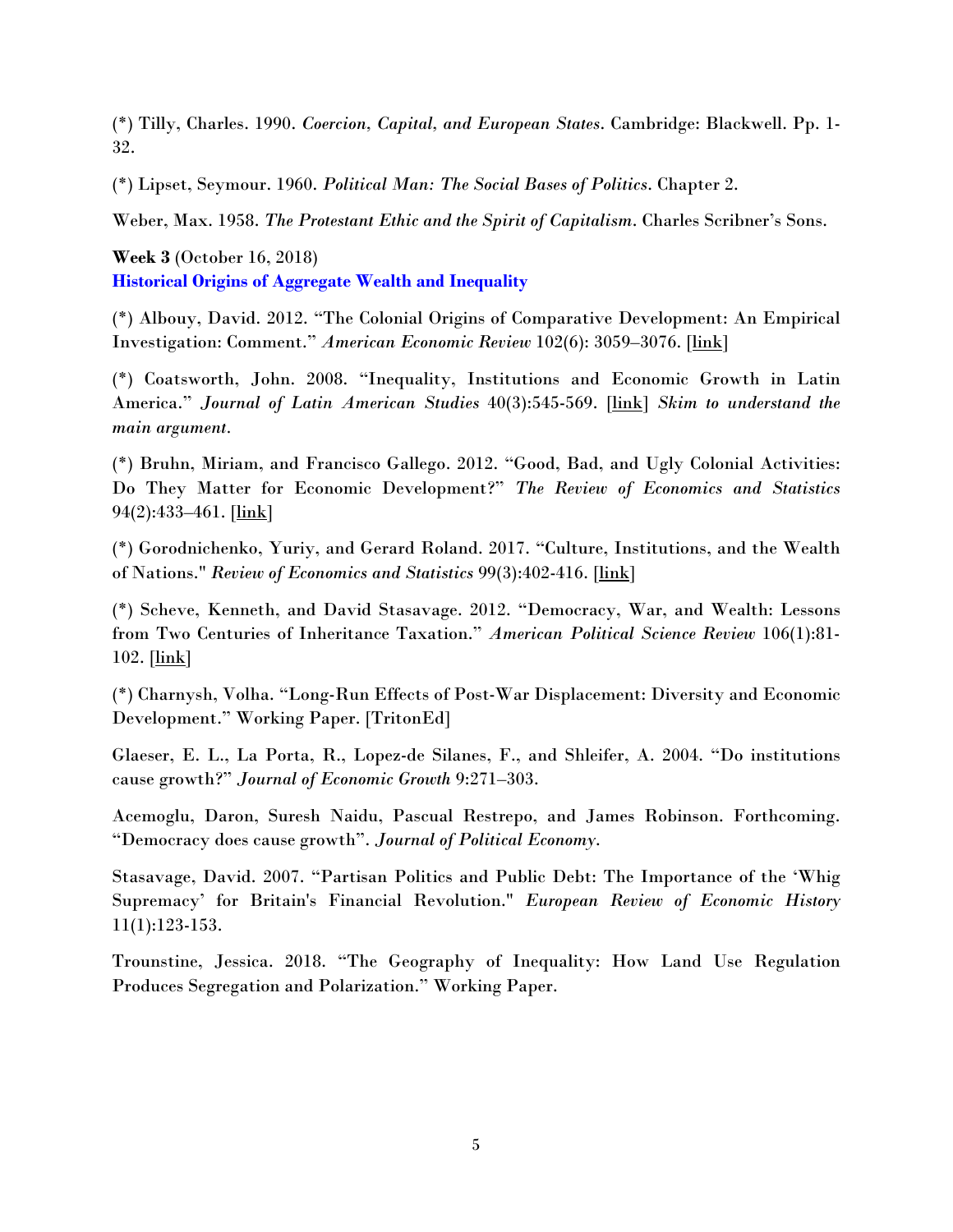#### **Week 4** (October 23, 2018) **Historical Origins of Education and Human Capital**

(\*) Lindert, Peter. 2004. *Growing Public. Social Spending and Economic Growth Since the Eighteenth Century*. Chapter 5 ("The Rise of Mass Public Schooling Before 1914"). New York: Cambridge University Press.

(\*) Becker & Woessman. 2009. "Was Weber Wrong? A Human Capital Theory of Protestant Economic History." *Quarterly Journal of Economics*: 531-596. [\[link\]](https://dspace.stir.ac.uk/bitstream/1893/1653/1/BeckerWoessmann2009QJE.pdf)

(\*) Aghion, Philippe, Xavier Jaravel, Torsten Persson, and Dorothee Rouzet. 2012. "Education and Military Rivalry." *Journal of the European Economic Association* . [\[link\]](https://watermark.silverchair.com/jvy022.pdf?token=AQECAHi208BE49Ooan9kkhW_Ercy7Dm3ZL_9Cf3qfKAc485ysgAAAdgwggHUBgkqhkiG9w0BBwagggHFMIIBwQIBADCCAboGCSqGSIb3DQEHATAeBglghkgBZQMEAS4wEQQMmX77SaiMC8SUXPZgAgEQgIIBixcvz6bQkYtR1lOADsQGOyFbon2vSEbi_Y7VJ4PHtyvv3emdY7m_9yI0j8iZAdPv-jIkbvjBgmTTdw8Zhpo_5Sql-gxnptfYx_iReea33M5ariEbwoAwZpHYtI-RR3J2beWACq-MpHasQC4LH8z2HAjcQPzJ-IpjvtLAEQE-vp3oW-oz798YZ_-BTQUijI-El8dEWuZrQhWC-oVu_vF69_ttnb9CLRA_eZZubW-yZ_cxMxADakIqOrAIYaL_8K2qtHd7z8WKxckphYQa5LPfcmVqVdyc2ZbEr_PdLkSXKTyMKrXn6YVcrXHHfv-CcESJjV3NKye8MkhnB5-BHsIFE38JVn3OGL9IdmE7b7yVfGllxWnOEZe0JElA9NrDm7aJGI-wngsRoR_YGKnuabAHsPQ1KLR9Jc80mcsFHzogm3_PlagDv9jCCaifshRrd-oqbz4Ap8DGzc-1by-zG7F9okx4k8FFtYnXSvTBU1hFCPQ1DcTqzBdg4PQgujQKi_BstXTslMSE8ZTGlJMV)

(\*) Bandiera, Oriana, Myra Mohnen, Imran Rasul, and Martina Viarengo. 2018. "Nation-Building Through Compulsory Schooling During the Age of Mass Migration." Forthcoming, *Economic Journal*. [\[link\]](http://www.ucl.ac.uk/%7Euctpimr/research/CSL.pdf)

(\*) Paglayan, Agustina. 2017. "Civil War, State Consolidation, and the Spread of Mass Education." Paper presented at the APSA Annual Conference 2017. San Francisco, CA. [\[link\]](https://docs.wixstatic.com/ugd/a763a0_98303806de7242e8b0db05431fca339e.pdf)

Paglayan, Agustina. 2018. "Democracy and Educational Expansion: Evidence from 200 Years." Paper presented at the APSA Annual Conference 2018. Boston, MA.

Mariscal, Elisa, and Kenneth Sokoloff. 2000. "Schooling, Suffrage, and the Persistence of Inequality in the Americas, 1800-1945" in *Political Institutions and Economic Growth in Latin America: Essays in Policy, History, and Political Economy*, edited by Stephen Haber. Stanford, California: Hoover Institutions Press.

Ansell, Ben. 2008. "Traders, Teachers, and Tyrants: Democracy, Globalization, and Public Investment in Education." *International Organization* 62(2):289-322.

Ansell, Ben. 2010. *From the Ballot to the Blackboard: The Redistributive Political Economy of Education*. Cambridge: Cambridge University Press.

Stasavage, David. 2005. "Democracy and Education Spending in Africa." *American Journal of Political Science* 49(2): 343-358.

Darden, Keith, and Harris Mylonas. 2015. "Threats to Territorial Integrity, National Mass Schooling, Linguistic Commonality." *Comparative Political Studies*: 1-34.

Lee, Jong-Wha, and Hanol Lee. 2016. "Human Capital in the Long Run." *Journal of Development Economics* 122: 147-169.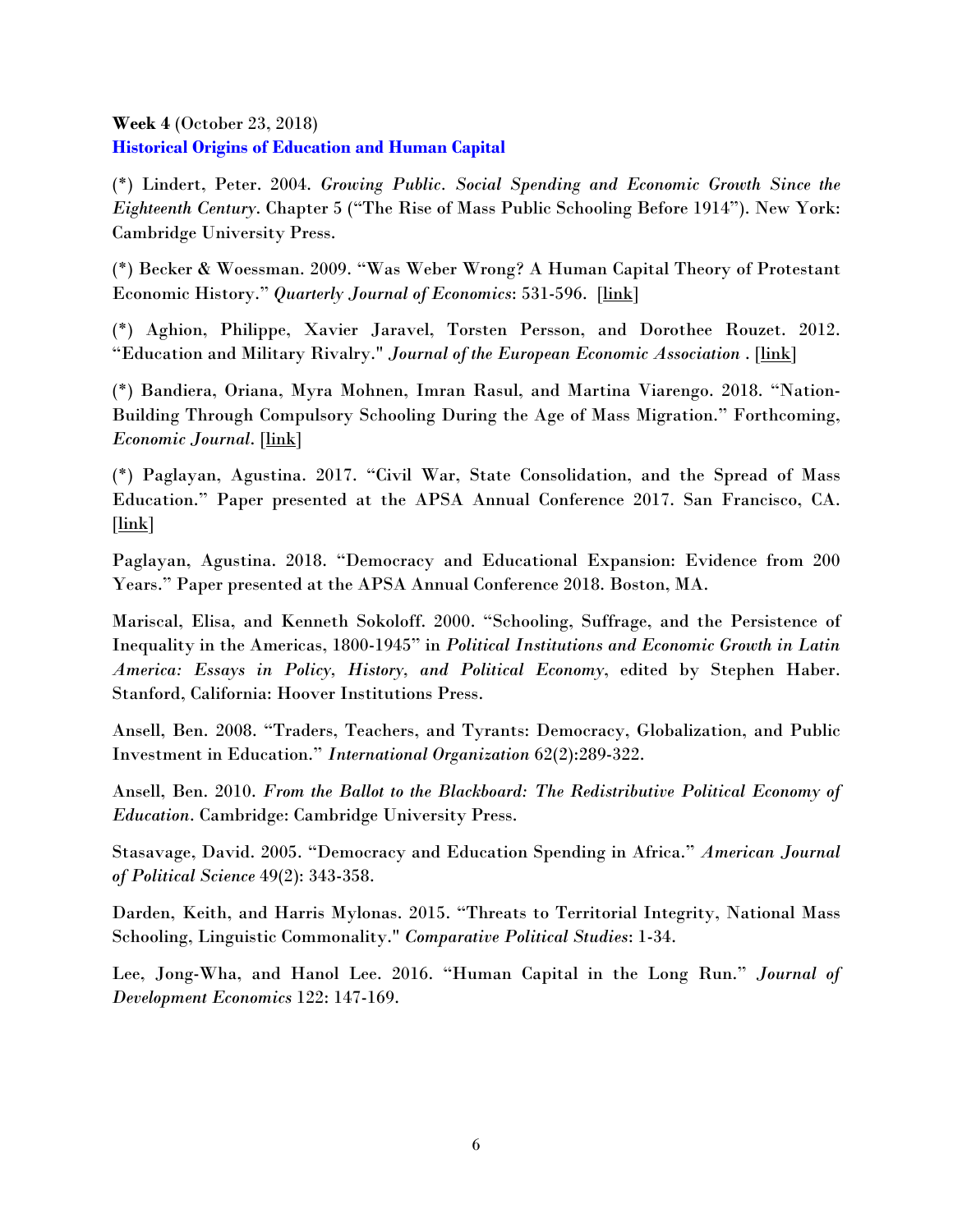#### **Week 5** (October 30, 2018) **Historical Origins of Political Development**

(\*) Hariri, Jacob. 2012. "The Autocratic Legacy of Early Statehood." *American Political Science Review* 106(3):471-494. [\[link\]](https://www.cambridge.org/core/services/aop-cambridge-core/content/view/11A9BAFB016B1D89F273DC523B394C7D/S0003055412000238a.pdf/autocratic_legacy_of_early_statehood.pdf)

(\*) Woodberry. Robert. 2012. "The Missionary Roots of Liberal Democracy." *American Political Science Review* 106(2):244-274. [\[link\]](https://www.cambridge.org/core/services/aop-cambridge-core/content/view/3D96CF5CB2F7FEB19B1835393D084B9A/S0003055412000093a.pdf/the-missionary-roots-of-liberal-democracy.pdf)

(\*) Dasgupta, Aditya. 2018. 2018. "Technological Change and Political Turnover: The Democratizing Effects of the Green Revolution in India." *American Political Science Review.* [\[link\]](https://www.dropbox.com/s/jjviizeqkk6y8h8/technological_change_and_political_turnover_the_democratizing_effects_of_the_green_revolution_in_india.pdf?dl=0)

(\*) Fresh, Adriane. 2018. "Industrial Revolution and Political Change: Evidence from the British Isles." Working Paper. [\[link\]](https://www.dropbox.com/s/043p67te3k8wmuc/Fresh_Industrialization.pdf?dl=0)

**Week 6** (November 6, 2018) **Historical Origins of Culture and Values**

(\*) Nunn, Nathan, and Leonard Wantchekon. 2011. "The slave trade and the origins of mistrust in Africa." *American Economic Review* 101(7):3221-52. [\[link\]](https://www.jstor.org/stable/pdf/41408736.pdf)

(\*) Acharya, Avidit, Matt Blackwell, and Maya Sen. 2016. "The Political Legacy of American Slavery." *Journal of Politics* 78:621-641. [\[link\]](http://stanford.edu/%7Eavidit/slaveryJOP.pdf)

(\*) Fouka, Vicky, Shom Mazumder, and Marco Tabellini. 2018. "From Immigrants to Americans: Race and Assimilation during the Great Migration." Working Paper. [\[link\]](https://people.stanford.edu/vfouka/sites/default/files/foukamazumdertabellinimay2018_0.pdf)

**Week 7** (November 13, 2018) **Historical Origins of Culture and Values (cont.)**

(\*) Greif, Avner. 1994. "Cultural Beliefs and the Organization of Society: A Historical and Theoretical Reflection on Collectivist and Individualist Societies." *Journal of Political Economy* 102(5):912–50. [\[link\]](https://www.jstor.org/stable/pdf/2138652.pdf)

(\*) Guiso, Luigi, Paola Sapienza, and Luigi Zingales. 2016. "Long-Term Persistence." *Journal of the European Economic Association* 14(6):1401-1436. [\[link\]](https://watermark.silverchair.com/jeea1401.pdf?token=AQECAHi208BE49Ooan9kkhW_Ercy7Dm3ZL_9Cf3qfKAc485ysgAAAdYwggHSBgkqhkiG9w0BBwagggHDMIIBvwIBADCCAbgGCSqGSIb3DQEHATAeBglghkgBZQMEAS4wEQQMd0gdmyx9IwBMw2ijAgEQgIIBiUD8QYSTrht9juMzg5bDq3aKVA2Q7U7dAbB1fkwBntgZg5MVf5f8OsveDXtC7j61BzexxKNhV6il8qHn5w0zDSooGAkhAmlIiQwPEaUHo6sosXj2YMCmBBgwwMUxXZIfQ2o5bzN3Jgzc1TMRT0tSRNLhgUfTmvp9VjE11o7xPKph5-VGmuRKMgusClQzkbddAwUu_bD-nyczgslwwH3f4IuCZ9K2rn5NvoFFZzcfOaO_tNV7mvbA2s77OG5vXaf-TF8QxsLZrPUN_Y3kqDLO1gyU9VKRttbIVojjyOyyG8Puuokrd7_L44bpDipMtBRCJVe1i_fl4YV0fQ5aTCrK8-Gi_FLr44AO_1Sp646ypPqKo0XG7a4ZSozkBWv-eWdVBHAupTCSEPbsTsiSrnPfNxnDFLk4ZmNVeXA-2rQvR3x7jkoMnsBoHuuTPzTw9c9sWSHI5igxPIVTANGuOG-_Lq3ugNIKo3wzvQYKG5Dp4Aw6CHoqbrvZQH_ozWeGww0q4eFi_U1yBb6gKA)

(\*) Darden, Keith, and Anna Grzymala-Busse. 2006. "The Great Divide: Literacy, Nationalism, and the Communist Collapse." *World Politics* 59(1):83-115. [\[link\]](https://www.cambridge.org/core/services/aop-cambridge-core/content/view/7D9443EFFF327B95E0E408A9EDE9A3D1/S0043887100020736a.pdf/div-class-title-the-great-divide-literacy-nationalism-and-the-communist-collapse-div.pdf)

(\*) Voigtlaender, Nico, and Joachim Voth. 2012. "Persecution Perpetuated: The Medieval Origins of Anti-Semitic Violence in Nazi Germany." *Quarterly Journal of Economics* 127(3): 1339-1392. [\[link\]](http://www.anderson.ucla.edu/faculty/nico.v/Research/Persecution_Perpetuated_QJE.pdf)

(\*) Fouka, Vicky. 2018. "Backlash: The Unintended Effects of Language Prohibition in US Schools after World War I." Working Paper. [\[link\]](https://people.stanford.edu/vfouka/sites/default/files/backlash2018_0.pdf)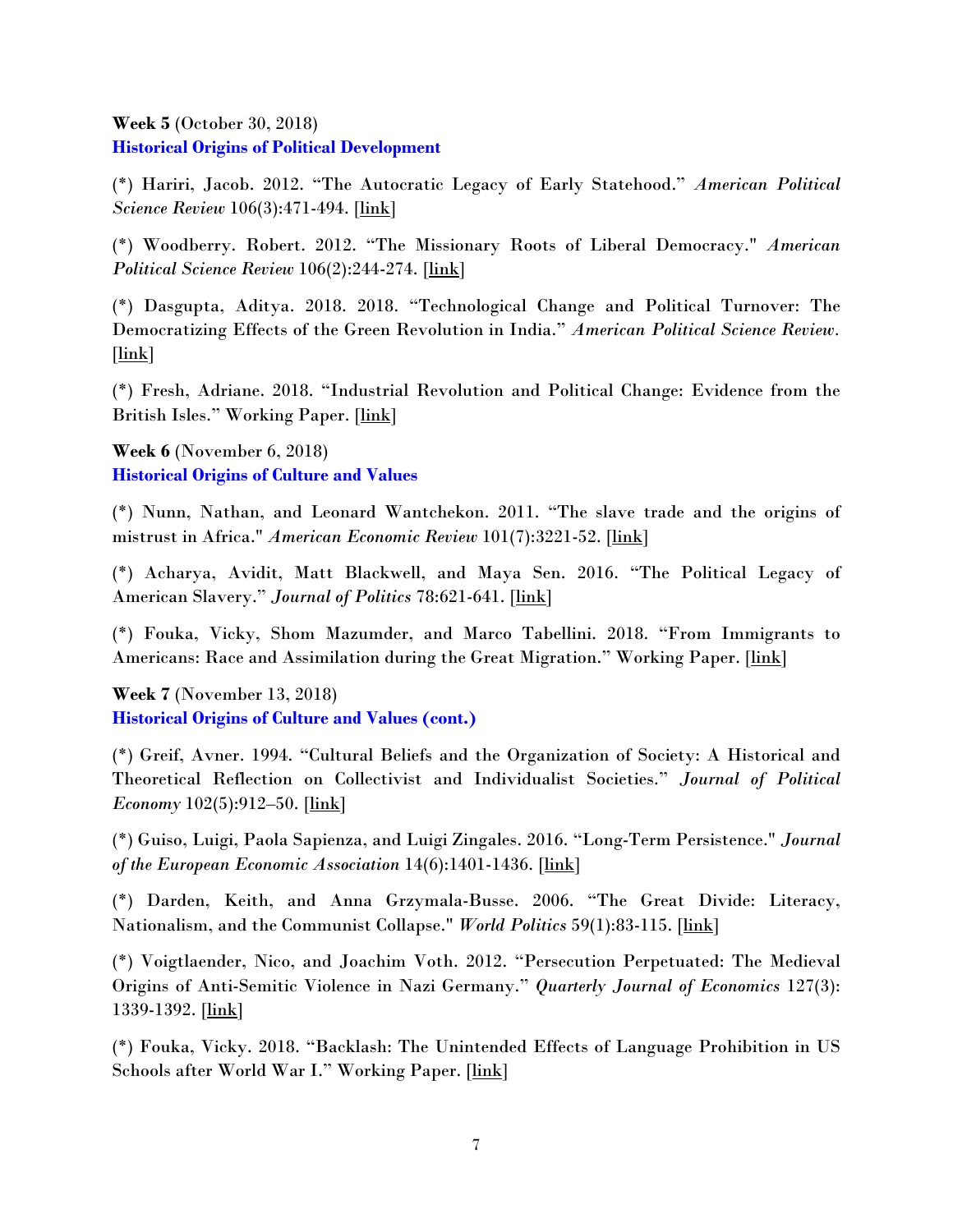Alesina, Alberto, and Paola Giuliano. 2015. "Culture and Institutions." *Journal of Economic Literature* 53(4):898–944.

**Week 8** (November 20, 2018) **Historical Origins of State Formation and State Capacity** 

(\*) Dincecco, Marc, Giovanni Federico, and Andrea Vindigni. 2011. "Warfare, Taxation, and Political Change: Evidence from the Italian Risorgimento." *The Journal of Economic History* 71(4):887-914. [\[link\]](https://umich.app.box.com/s/hrzlu52sq6nmx6mjmcihkg2q6nih2ty2)

(\*) Queralt, Didac. 2018. "The Legacy of War on Fiscal Capacity." Revise & Resubmit, *International Organization*. [\[link\]](https://docs.wixstatic.com/ugd/8b1fc6_9ba0875c95b54c35b088537ba2cdf9c3.pdf)

(\*) Blaydes, Lisa, and Christopher Paik. 2016. "The Impact of Holy Land Crusades on State Formation: War Mobilization, Trade Integration, and Political Development in Medieval Europe." *International Organization* 70(3):551-586. [\[link\]](https://www.cambridge.org/core/services/aop-cambridge-core/content/view/99CD4B614F6EFEBD99EB58F365195A01/S0020818316000096a.pdf/the-impact-of-holy-land-crusades-on-state-formation-war-mobilization-trade-integration-and-political-development-in-medieval-europe.pdf)

(\*) Abramson, Scott. 2016. "The Economic Origins of the Territorial State." *International Organization*. [\[link\]](http://nebula.wsimg.com/358e8f6c17da8115803d147684243281?AccessKeyId=2530DBBF8DA3DC4C7F79&disposition=0&alloworigin=1)

(\*) Garfias, Francisco. 2018. "Elite Competition and State Capacity Development: Theory and Evidence from Post-Revolutionary Mexico". *American Political Science Review* 112(2):339-357. [\[link\]](http://franciscogarfias.com/StateCapacity_FG.pdf)

(\*) Suryanarayan. Pavithra. 2017. "Hollowing out the State: Franchise Expansion and Fiscal Capacity in Colonial India." Working Paper. [\[link\]](https://pavisuridotcom.files.wordpress.com/2012/08/pavisuri_capacity.pdf)

Blaydes, Lisa, and Eric Chaney. 2013. "The Feudal Revolution and Europe's Rise: Political Divergence of the Christian West and the Muslim World before 1500 CE." *American Political Science Review* 107(1): 16-34.

Dincecco, Marc. 2015. "The Rise of Effective States in Europe." *Journal of Economic History* 75(3):901-918.

Besley, Timothy, and Torsten Persson. 2010. "State Capacity, Conflict, and Development." *Econometrica* 78(1): 1-34.

Hoffman, Philip. 2015. "What Do States Do? Politics and Economic History." *Journal of Economic History* 75(2):303-332.

Centeno, Miguel Angel. 2002. *Blood and Debt: War and the Nation-State in Latin America*. Penn State Press.

Paglayan, Agustina. 2017. "Civil War, State Consolidation, and the Spread of Mass Education." Paper presented at the American Political Science Association 2017 Annual Meeting.